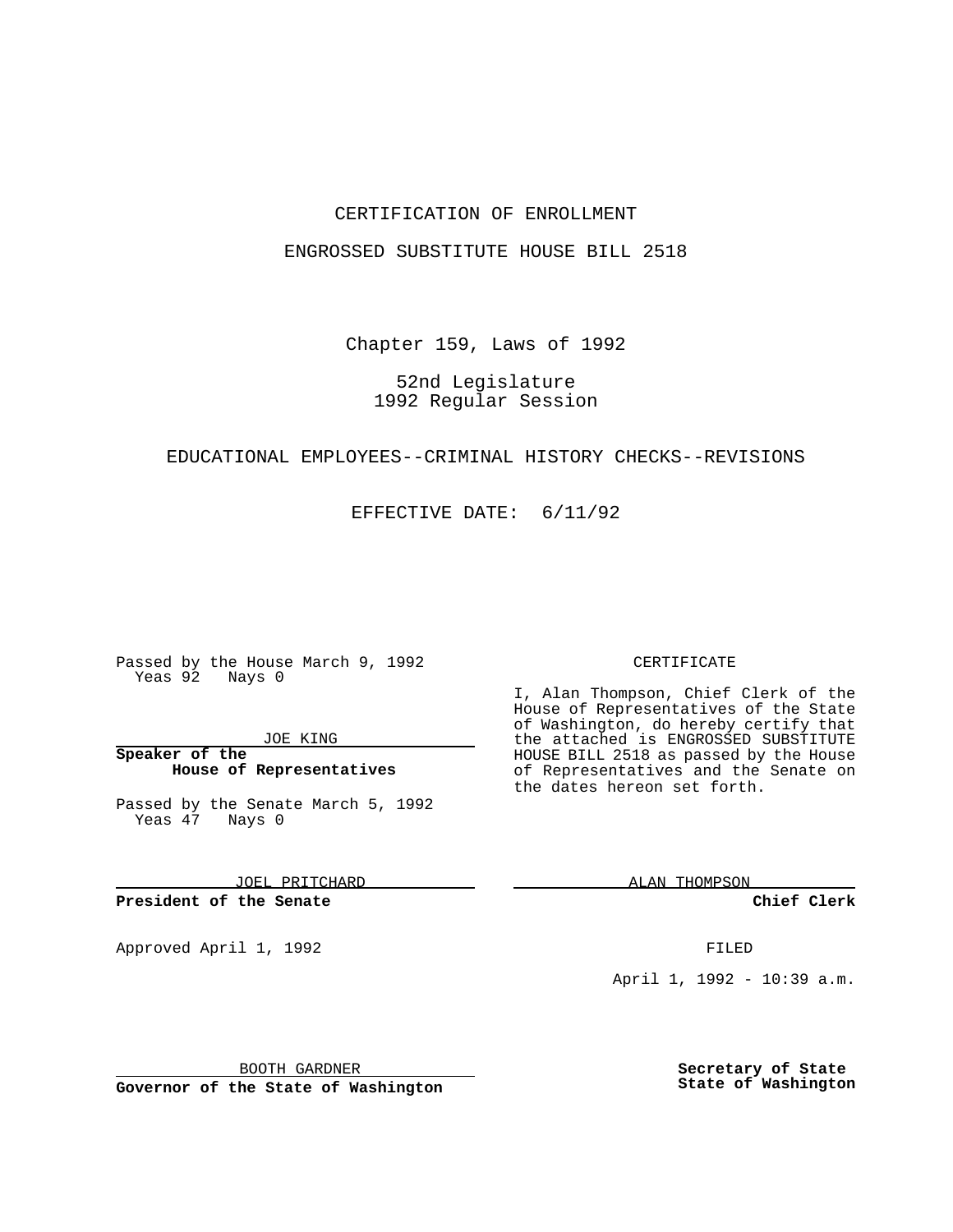# **ENGROSSED SUBSTITUTE HOUSE BILL 2518** \_\_\_\_\_\_\_\_\_\_\_\_\_\_\_\_\_\_\_\_\_\_\_\_\_\_\_\_\_\_\_\_\_\_\_\_\_\_\_\_\_\_\_\_\_\_\_

\_\_\_\_\_\_\_\_\_\_\_\_\_\_\_\_\_\_\_\_\_\_\_\_\_\_\_\_\_\_\_\_\_\_\_\_\_\_\_\_\_\_\_\_\_\_\_

# AS AMENDED BY THE SENATE

Passed Legislature - 1992 Regular Session

#### **State of Washington 52nd Legislature 1992 Regular Session**

**By** House Committee on Education (originally sponsored by Representatives Peery, Vance, Brumsickle, D. Sommers, Winsley, Van Luven, Bowman, Broback, Wood, Wynne, Mitchell and H. Myers; by request of Superintendent of Public Instruction and Board of Education)

Read first time 02/03/92.

1 AN ACT Relating to educational employees; amending RCW 28A.410.090, 28A.410.100, and 43.43.838; reenacting and amending RCW 28A.410.010; adding new sections to chapter 28A.400 RCW; adding a new section to chapter 28A.410 RCW; adding a new section to chapter 43.43 RCW; and creating a new section.

6 BE IT ENACTED BY THE LEGISLATURE OF THE STATE OF WASHINGTON:

 NEW SECTION. **Sec. 1.** The legislature finds that additional safeguards are necessary to ensure the safety of Washington's school children. The legislature further finds that the results from state patrol record checks are more complete when fingerprints of individuals are provided, and that information from the federal bureau of investigation also is necessary to obtain information on out-of-state criminal records. The legislature further finds that confidentiality safeguards in state law are in place to ensure that the rights of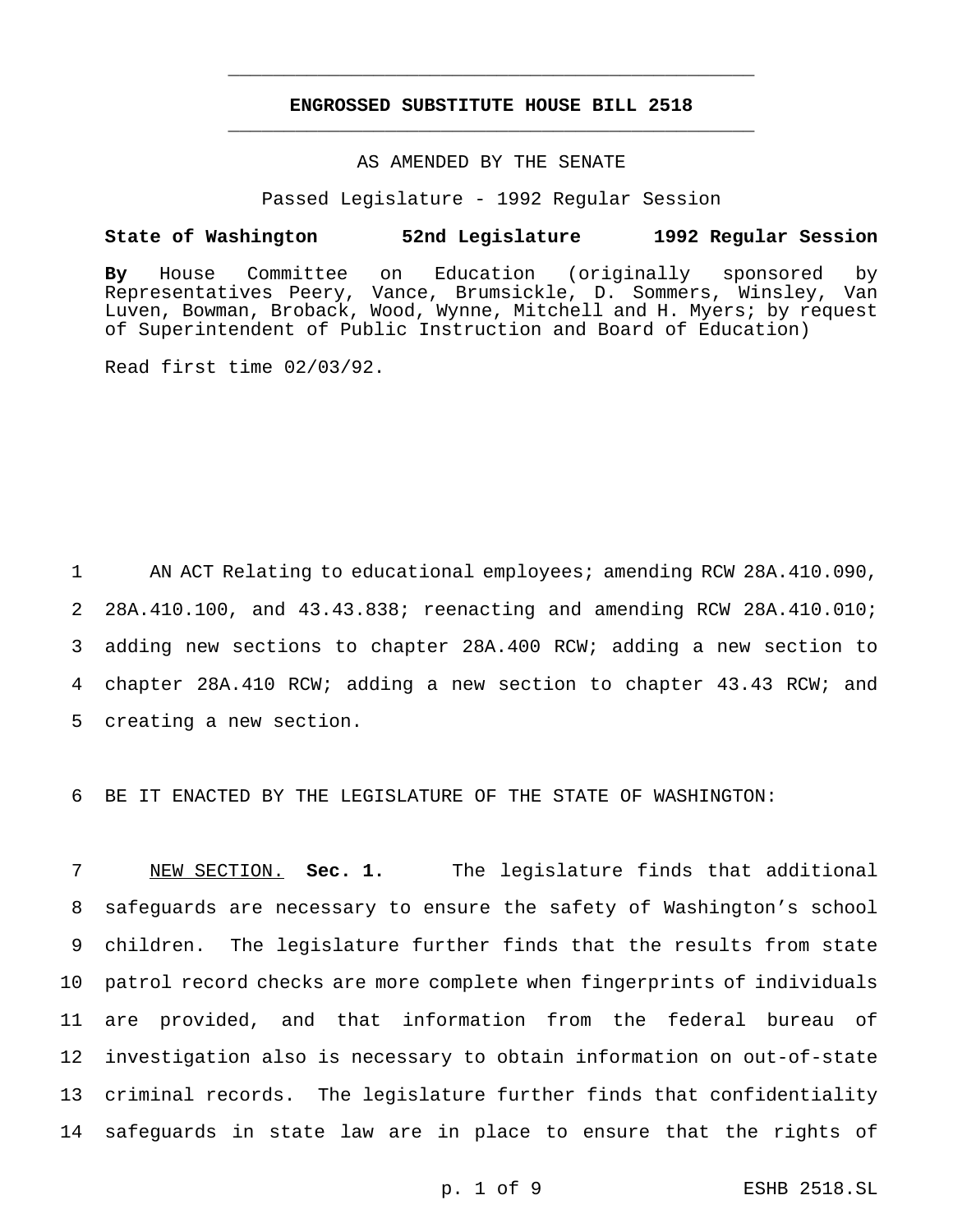applicants for certification or jobs and newly hired employees are protected.

 NEW SECTION. **Sec. 2.** A new section is added to chapter 28A.400 RCW to read as follows:

 School districts, educational service districts, and their contractors hiring employees who will have regularly scheduled unsupervised access to children shall require a record check through the Washington state patrol criminal identification system under RCW 43.43.830 through 43.43.834, 10.97.030, and 10.97.050 and through the federal bureau of investigation before hiring an employee. The record check shall include a fingerprint check using a complete Washington state criminal identification fingerprint card. The requesting entity shall provide a copy of the record report to the applicant. When necessary, applicants may be employed on a conditional basis pending completion of the investigation. If the applicant has had a record check within the previous two years, the district or contractor may waive the requirement. The district, pursuant to chapter 41.59 or 41.56 RCW, or contractor hiring the employee shall determine who shall pay costs associated with the record check.

 **Sec. 3.** RCW 28A.410.010 and 1988 c 172 s 3 and 1988 c 97 s 1 are each reenacted and amended to read as follows:

 The state board of education shall establish, publish, and enforce rules and regulations determining eligibility for and certification of personnel employed in the common schools of this state, including certification for emergency or temporary, substitute or provisional duty and under such certificates or permits as the board shall deem 27 proper or as otherwise prescribed by law. ((Except for applicants who 28 are applying for certificates which restrict the holder of the ESHB 2518.SL p. 2 of 9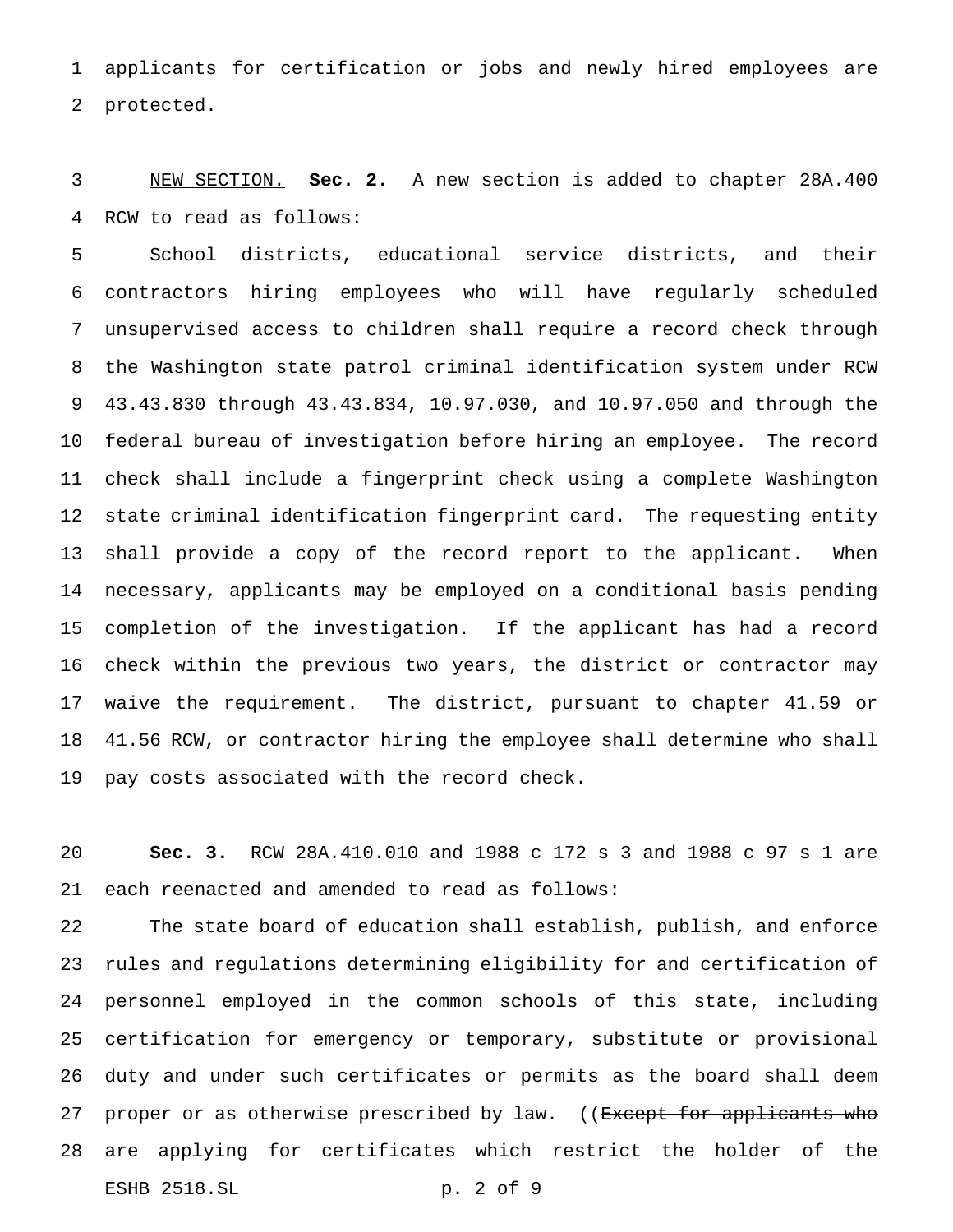certificate to the teaching of students who are sixteen years of age or 2  $\theta$ lder,)) The rules shall require that the initial application for 3 certification shall require a ((background)) record check of the applicant through the Washington state patrol criminal identification system and through the federal bureau of investigation at the applicant's expense. The record check shall include a fingerprint check using a complete Washington state criminal identification 8 fingerprint card. The superintendent of public instruction may waive 9 the record check for any applicant who has had a record check within 10 the two years before application.

 In establishing rules pertaining to the qualifications of instructors of sign language the state board shall consult with the national association of the deaf, "sign instructors guidance network" (s.i.g.n.), and the Washington state association of the deaf for evaluation and certification of sign language instructors.

 The superintendent of public instruction shall act as the administrator of any such rules and regulations and have the power to issue any certificates or permits and revoke the same in accordance with board rules and regulations.

 **Sec. 4.** RCW 28A.410.090 and 1990 c 33 s 408 are each amended to read as follows:

 (1) Any certificate or permit authorized under the provisions of this chapter, chapter 28A.405 RCW, or rules and regulations promulgated thereunder may be revoked or suspended by the authority authorized to grant the same upon complaint of any school district superintendent  $((\theta \cdot \mathbf{r}))$ <sub>1</sub> educational service district superintendent, or private school 27 administrator for immorality, violation of written contract, unprofessional conduct, intemperance, or crime against the law of the state.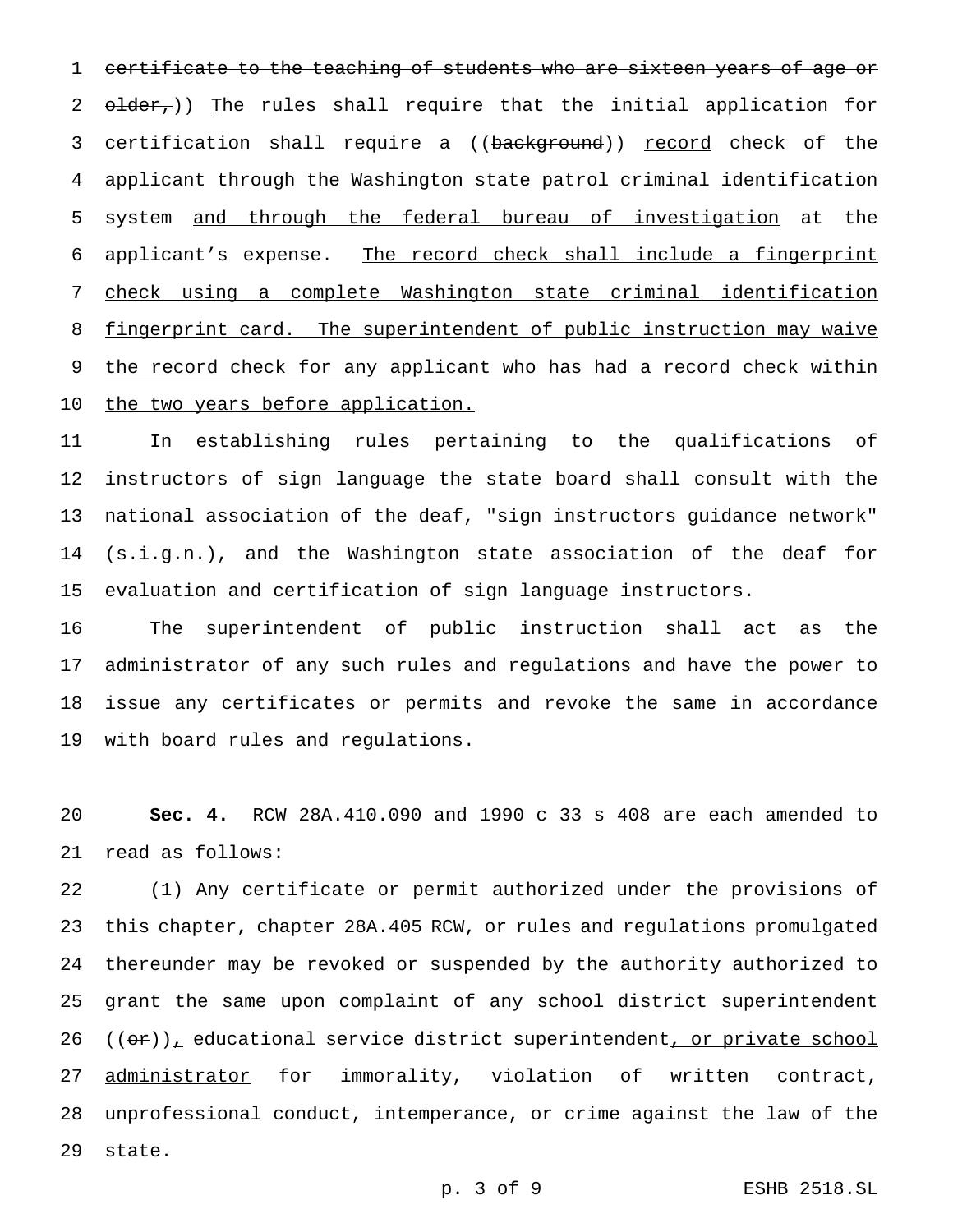1 If the superintendent of public instruction has reasonable cause to believe that an alleged violation of this chapter or rules adopted under it has occurred, but no complaint has been filed pursuant to this chapter, and that a school district superintendent, educational service district superintendent, or private school administrator has sufficient notice of the alleged violation and opportunity to file a complaint, the superintendent of public instruction may cause an investigation to 8 be made of the alleged violation, together with such other matters that 9 may be disclosed in the course of the investigation related to certificated personnel.

 (2) Any such certificate or permit authorized under this chapter or chapter 28A.405 RCW shall be revoked by the authority authorized to grant the certificate upon a guilty plea or the conviction of any felony crime involving the physical neglect of a child under chapter 9A.42 RCW, the physical injury or death of a child under chapter 9A.32 or 9A.36 RCW (excepting motor vehicle violations under chapter 46.61 RCW), sexual exploitation of a child under chapter 9.68A RCW, sexual offenses under chapter 9A.44 RCW where a minor is the victim, promoting prostitution of a minor under chapter 9A.88 RCW, the sale or purchase of a minor child under RCW 9A.64.030, or violation of similar laws of another jurisdiction. The person whose certificate is in question shall be given an opportunity to be heard. Mandatory permanent revocation upon a guilty plea or the conviction of felony crimes specified under this subsection shall apply to such convictions or guilty pleas which occur after July 23, 1989. Revocation of any certificate or permit authorized under this chapter or chapter 28A.405 RCW for a guilty plea or criminal conviction occurring prior to July 23, 1989, shall be subject to the provisions of subsection (1) of this section.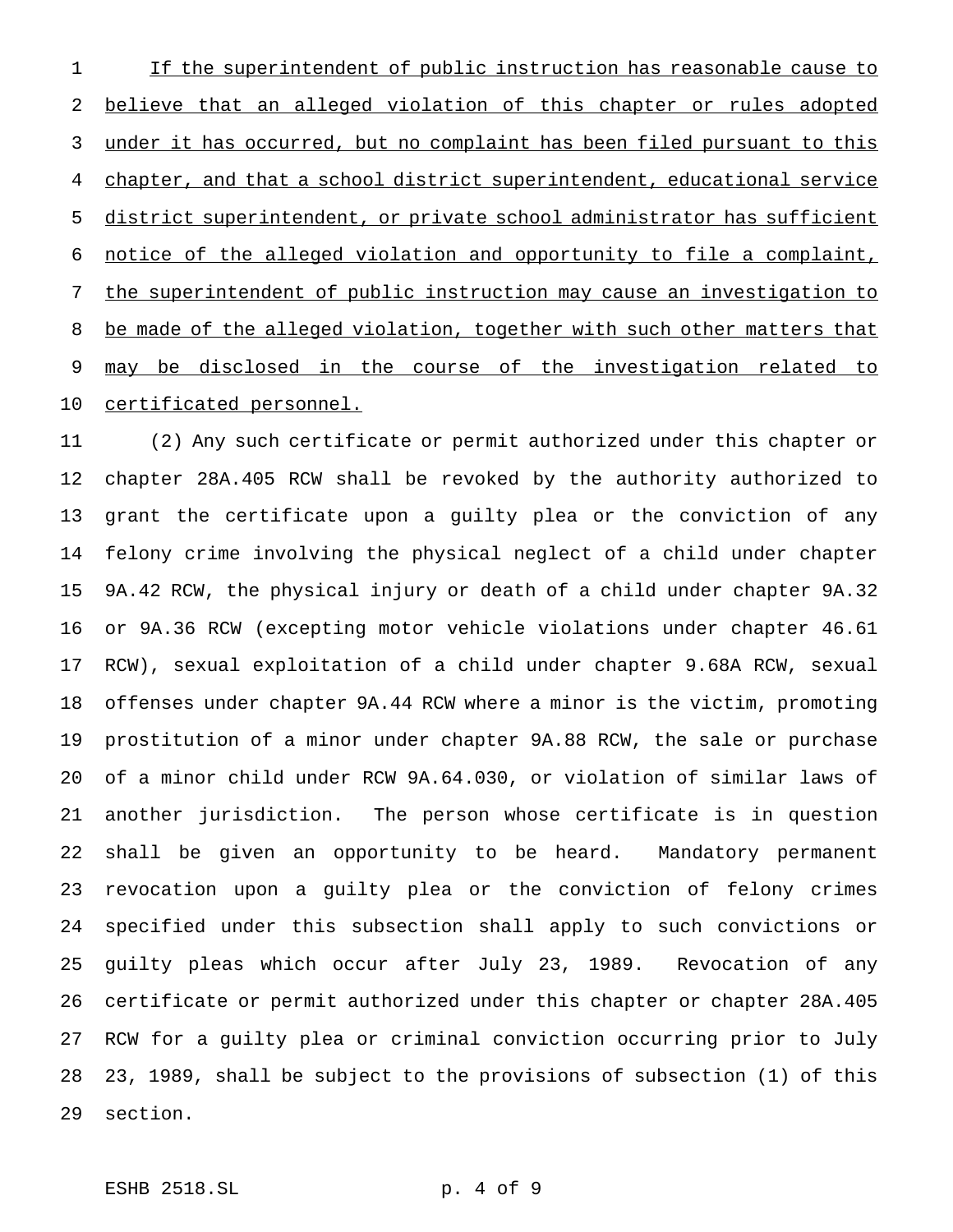NEW SECTION. **Sec. 5.** A new section is added to chapter 28A.410 RCW to read as follows:

 (1) The superintendent of public instruction may initiate and conduct investigations as may be reasonably necessary to establish the existence of any alleged violations of or noncompliance with this chapter or any rules adopted under it. For the purpose of any investigation or proceeding under this chapter, the superintendent or any officer designated by the superintendent may administer oaths and affirmations, subpoena witnesses and compel their attendance, take evidence, and require the production of any books, papers, correspondence, memoranda, agreements, or other documents or records that the superintendent deems relevant and material to the inquiry.

 (2) If any person fails to obey a subpoena or obeys a subpoena but refuses to give evidence, any court of competent jurisdiction, upon application by the superintendent, may issue to that person an order requiring him or her to appear before the court and to show cause why he or she should not be compelled to obey the subpoena, and give evidence material to the matter under investigation. The failure to obey an order of the court may be punishable as contempt.

 **Sec. 6.** RCW 28A.410.100 and 1990 c 33 s 409 are each amended to read as follows:

22 Any teacher whose certificate to teach has been questioned ((by the filing of a complaint by a school district superintendent or 24 educational service district superintendent)) under RCW 28A.410.090 shall have a right to be heard by the issuing authority before his or her certificate is revoked. Any teacher whose certificate to teach has been revoked shall have a right of appeal to the state board of education if notice of appeal is given by written affidavit to the board within thirty days after the certificate is revoked.

p. 5 of 9 ESHB 2518.SL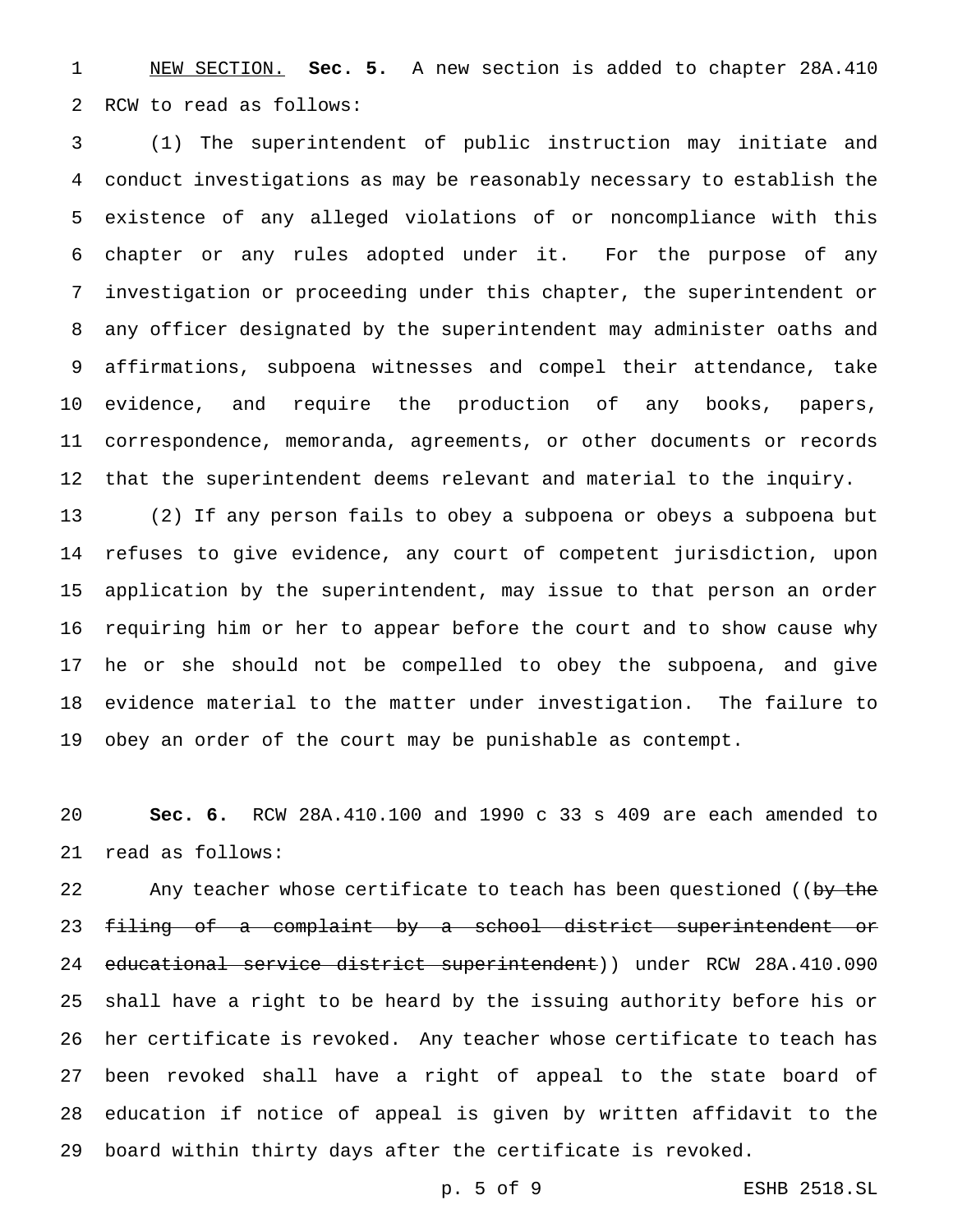An appeal to the state board of education within the time specified shall operate as a stay of revocation proceedings until the next regular or special meeting of said board and until the board's decision has been rendered.

 **Sec. 7.** RCW 43.43.838 and 1990c3s 1104 are each amended to read as follows:

 (1) After January 1, 1988, and notwithstanding any provision of RCW 43.43.700 through 43.43.810 to the contrary, the state patrol shall furnish a transcript of the conviction record, disciplinary board final decision and any subsequent criminal charges associated with the conduct that is the subject of the disciplinary board final decision, or civil adjudication record pertaining to any person for whom the state patrol or the federal bureau of investigation has a record upon the written request of:

(a) The subject of the inquiry;

 (b) Any business or organization for the purpose of conducting evaluations under RCW 43.43.832;

(c) The department of social and health services;

 (d) Any law enforcement agency, prosecuting authority, or the 20 office of the attorney general; or

 (e) The department of social and health services for the purpose of meeting responsibilities set forth in chapter 74.15, 18.51, 18.20, or 72.23 RCW, or any later-enacted statute which purpose is to regulate or license a facility which handles vulnerable adults. However, access to conviction records pursuant to this subsection (1)(e) does not limit or restrict the ability of the department to obtain additional information regarding conviction records and pending charges as set forth in RCW 74.15.030(2)(b).

ESHB 2518.SL p. 6 of 9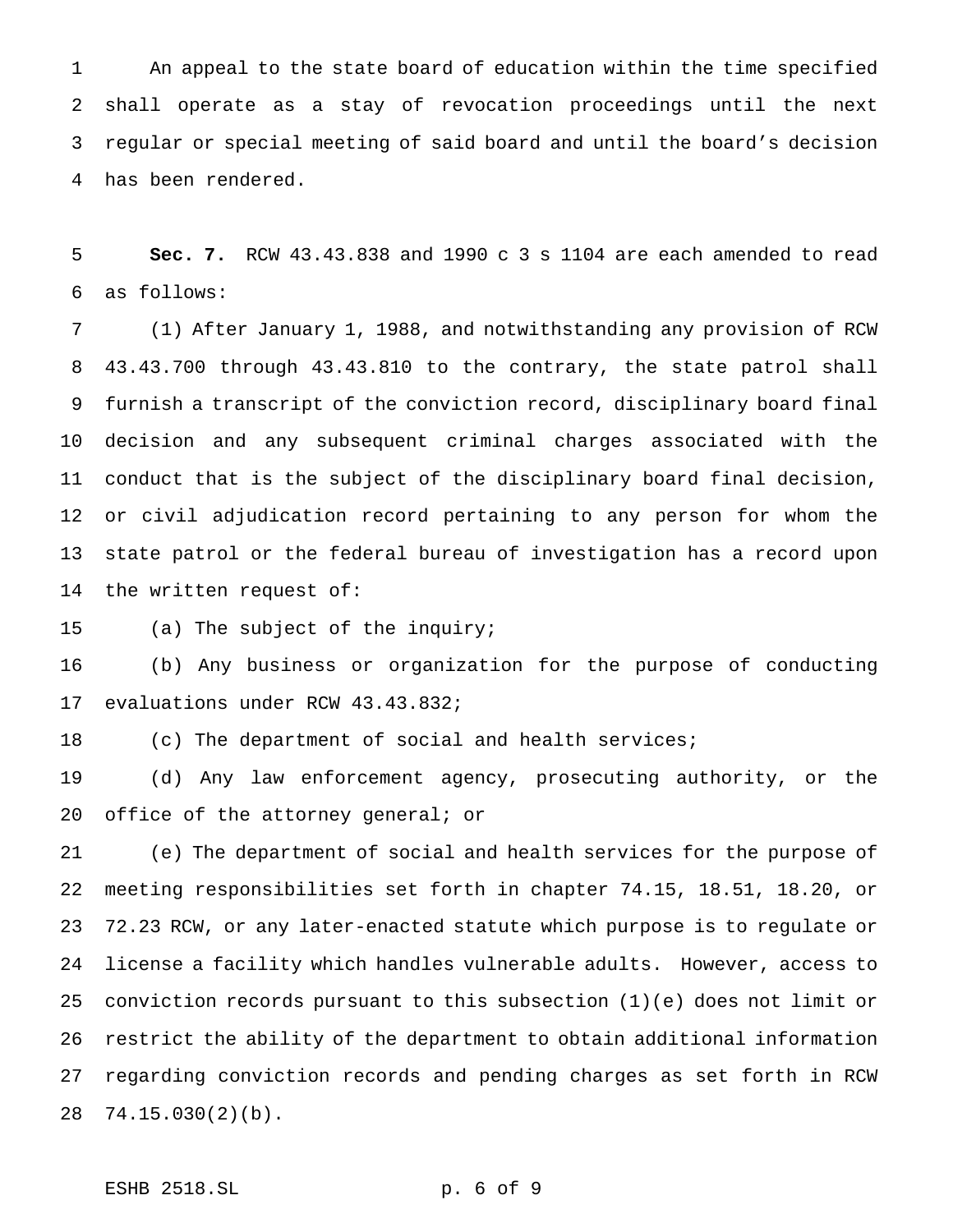After processing the request, if the conviction record, disciplinary board final decision and any subsequent criminal charges associated with the conduct that is the subject of the disciplinary board final decision, or adjudication record shows no evidence of a crime against children or other persons or, in the case of vulnerable adults, no evidence of crimes relating to financial exploitation in which the victim was a vulnerable adult, an identification declaring the showing of no evidence shall be issued to the applicant by the state patrol and shall be issued within fourteen working days of the request. Possession of such identification shall satisfy future 11 ((background)) record check requirements for the applicant for a two- year period unless the prospective employee is any current school district employee who has applied for a position in another school district.

 (2) The state patrol shall by rule establish fees for disseminating records under this section to recipients identified in subsection (1)(a) and (b) of this section. The state patrol shall also by rule establish fees for disseminating records in the custody of the national crime information center. The revenue from the fees shall cover, as nearly as practicable, the direct and indirect costs to the state patrol of disseminating the records: PROVIDED, That no fee shall be 22 charged to a nonprofit organization((, including school districts and 23 educational service districts,)) for the records check: PROVIDED 24 FURTHER, That in the case of record checks using fingerprints requested 25 by school districts and educational service districts, the state patrol shall charge only for the incremental costs associated with checking 27 fingerprints in addition to name and date of birth. Record checks requested by school districts and educational service districts using 29 only name and date of birth shall continue to be provided free of 30 charge.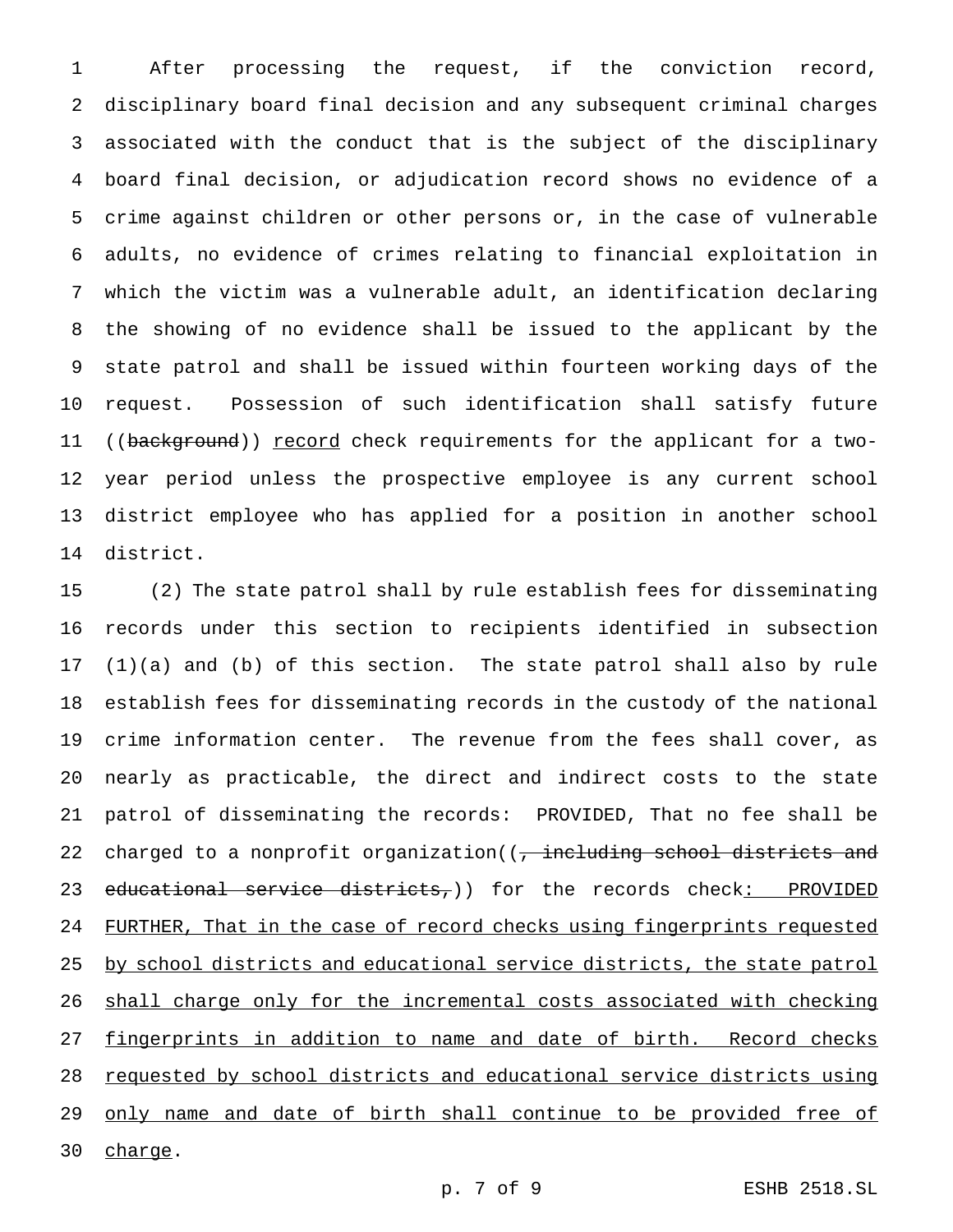(3) No employee of the state, employee of a business or organization, or the business or organization is liable for defamation, invasion of privacy, negligence, or any other claim in connection with any lawful dissemination of information under RCW 43.43.830 through 43.43.840 or 43.43.760.

 (4) Before July 26, 1987, the state patrol shall adopt rules and forms to implement this section and to provide for security and privacy of information disseminated under this section, giving first priority to the criminal justice requirements of this chapter. The rules may include requirements for users, audits of users, and other procedures to prevent use of civil adjudication record information or criminal history record information inconsistent with this chapter.

 (5) Nothing in RCW 43.43.830 through 43.43.840 shall authorize an employer to make an inquiry not specifically authorized by this chapter, or be construed to affect the policy of the state declared in chapter 9.96A RCW.

 NEW SECTION. **Sec. 8.** A new section is added to chapter 43.43 RCW to read as follows:

 The fingerprint identification account is created in the custody of the state treasurer. All receipts from incremental charges of fingerprint checks requested by school districts shall be deposited in the account. Receipts for fingerprint checks by the federal bureau of investigation may also be deposited in the account. Expenditures from the account may be used only for the cost of record checks. Only the chief of the state patrol or the chief's designee may authorize expenditures from the account. The account is subject to allotment procedures under chapter 43.88 RCW. No appropriation is required for expenditures prior to July 1, 1995. After June 30, 1995, the account shall be subject to appropriation.

ESHB 2518.SL p. 8 of 9